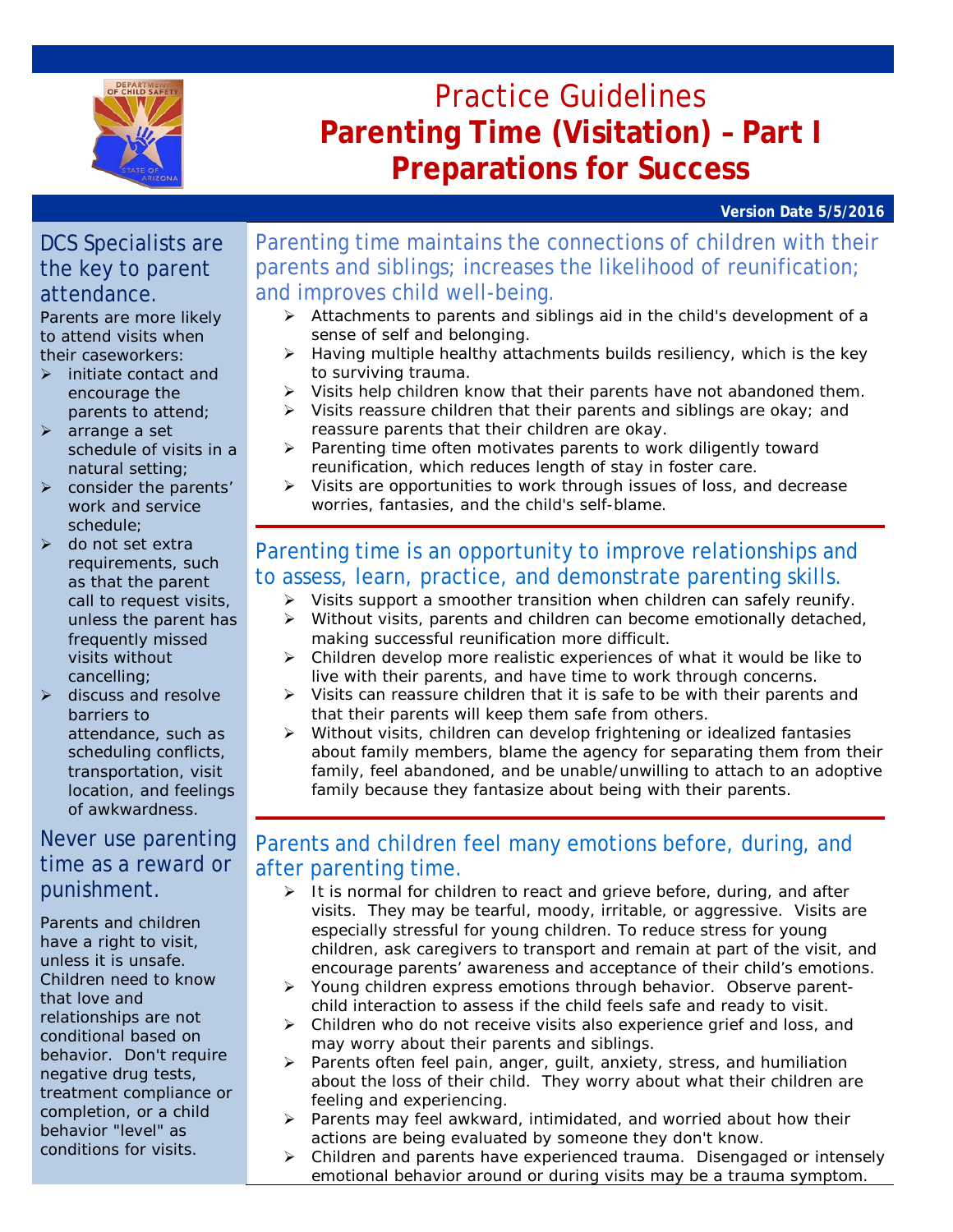### When in-person contact is not possible, consider other types of contact.

Connections between a child and his/her father and mother can be supported through telephone calls, letters, email or text messages, videotapes, audio recordings, pictures, webcasts, attendance at religious events, participation in family or cultural activities, and any creative method to maintain the connection. Consider some of these methods when a parent lives out of state or is incarcerated far from the child.

### Hold parenting time around natural parent-child events.

Parenting time should include natural parentchild interactions such as eating and playing together; attending religious or cultural activities; or attending school, medical, or afterschool events. During these normal daily activities, bonding occurs and parents pass on culture and values. Keeping the parents familiar and involved with the child's normal activities can also ease reunification transitions, and is less disruptive to the child's routine.

# You can ease the emotions and concerns experienced by parents and children participating in parenting time.

- $\triangleright$  Hold the first parenting time as soon as safely possible after removal. Emotions may become more intense the longer the child and parents wait to see each other.
- $\triangleright$  Consider allowing a monitored phone call in the first days of placement if the first parenting time cannot happen within 48 hours.
- $\triangleright$  Prepare the child, parents, and out-of-home caregivers by discussing what to expect during parenting time – where the visit will occur, how long it will last, who will attend, planned activities, and the rules and guidelines for the parents and child.
- $\triangleright$  Help parents think of activities, and coach them on how to answer difficult questions their child might ask.
- $\triangleright$  Remind caregivers that it is normal for children to act-out before and after parenting time. Make sure caregivers are provided support.
- $\triangleright$  Anticipate that parents and children will need to express their emotions before, during, and after visits. Provide them the time, space and guidance to express their emotions appropriately.
- $\triangleright$  If a child is often upset around parenting time, change one element at a time (location, duration, activity) to find an arrangement that works.
- $\triangleright$  Have the parent say goodbye at the end of the visit and talk to the child about the next time they will see each other.
- $\triangleright$  Children like routine. Set up routines for visits, including visit end, such as tidying up and having the parent walk the child to the car.

# There are five considerations when developing a planned, purposeful, and progressive parenting time plan.

- 1. **Types of maltreatment** Consider the specific safety threats that led to removal, the parent's capacity to attend to the child's needs during visits, and the child's readiness to engage and feel safe with the parent. Identify the level of supervision necessary to control threats and help the child feel secure during parenting time. Plan activities to help parents learn, practice, and demonstrate the skills needed for reunification to occur.
- 2. **Child development and parenting skills** Have the parents choose activities and locations that fit the child's developmental stage; plan activities that parents and children of a certain age normally do together.
- 3. **Time in care**
	- $\triangleright$  Initial visits are to maintain connections, assure family members that everyone is okay, and complete an initial assessment.
	- $\triangleright$  After the initial phase, use visits to teach and practice parenting skills related to the reasons for removal. When nearing a final permanency decision, visits assess whether parents can maintain improved skills without supervision during stressful times.
	- $\triangleright$  In the reunification phase, more frequent and less supervised visits smooth the transition home, and help to identify services needed to support the family following reunification.
	- $\triangleright$  Post-adoption/quardianship visits can maintain important connections with siblings, relatives, parents, etc.
- 4. **The family's cultural background** Have the parents share family culture through religion, food, stories, songs, etc.
- 5. **Possible safety or well-being factors** Consult with experts to consider issues of substance abuse, domestic violence, child or parent special needs, and mental illness that could affect child safety or reactions to visits.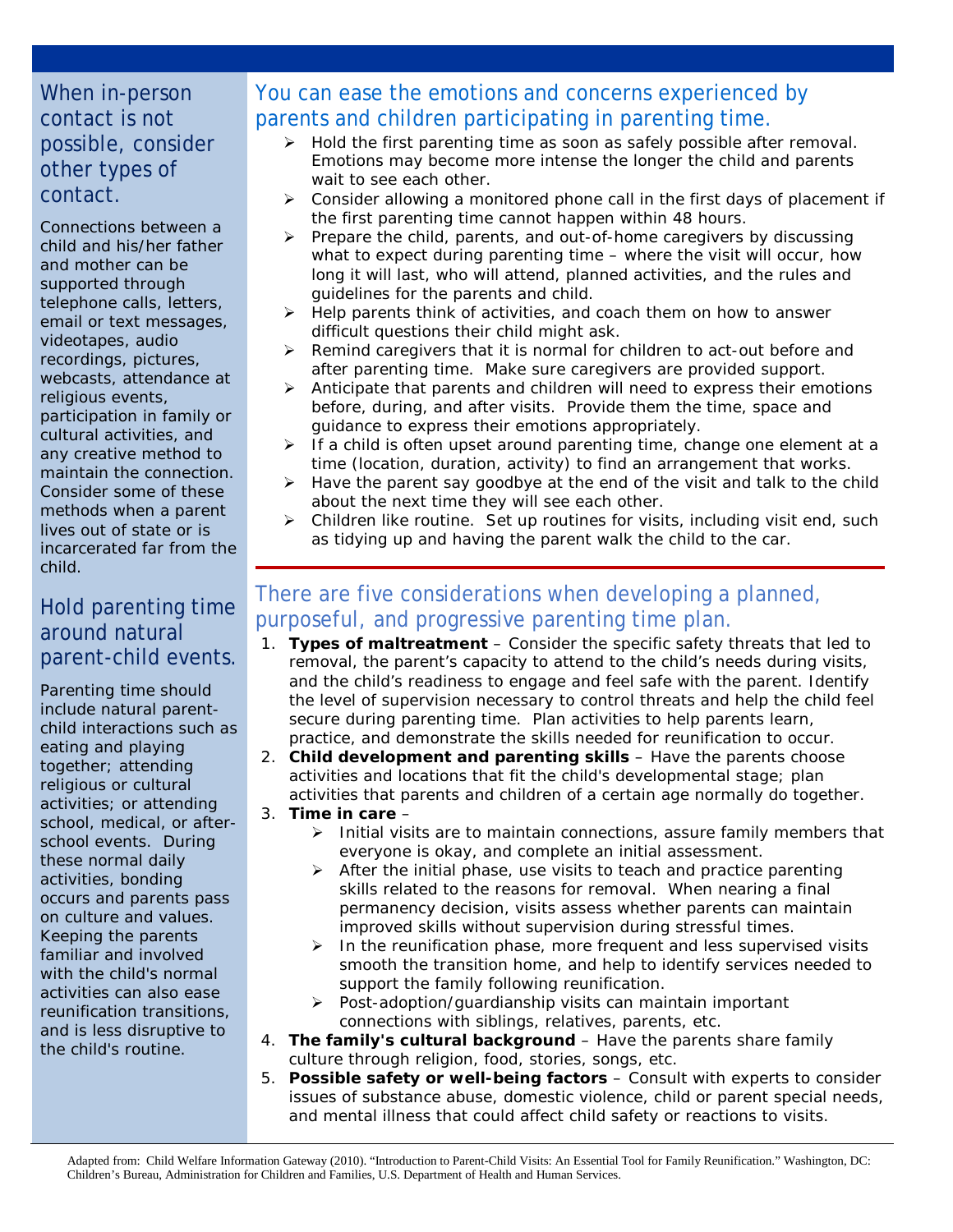

# Practice Guidelines **Parenting Time (Visitation) – Part II Progressive Visitation Planning**

# Hold parenting time in natural locations.

Hold parenting time where the child is most comfortable. Consider whether visits can safely happen in a parent's or relative's home, or a school or community location. When visiting in a calm, quiet and comfortable location, children are less stressed and parents are more likely to show up. Visits at the home give children a greater sense of normalcy, allow them to visit their pets, and aid assessment of the relationship and home environment.

# Unsupervised visitation often starts early, well before reunification.

The decision of whether a child will be safe in the full-time care of a parent is different than the decision of whether a child can be alone with a parent for a timelimited visit with boundaries. Determine when, where, and with whom the safety threats are present or not present. Unsupervised visits can happen safely at times or locations where the threats are not present.

A well-developed parenting time plan includes nine elements: Purpose, frequency, length, location, attendees, activities, supervision, responsibilities (rules, boundaries, who does what), what to have at the visits.

- $\triangleright$  Discuss all elements of the plan with the parents, caregivers, child, and people responsible for transportation or supervision.
- $\triangleright$  Review and revise the plan during TDM, CFT, or case plan staffing meetings. Ask the parent what is/isn't working.
- $\triangleright$  Visitation will run most smoothly when you get input from each party and make sure all elements of the plan are clear.
- $\triangleright$  It is especially important to discuss the purposes of visitation with the parents (maintain attachments, learn/demonstrate parenting skills).
- $\triangleright$  Hold visits at the agency office only if needed to keep the child safe.
- $\triangleright$  In most cases, encourage parents to show their love and affection.
- $\triangleright$  Have the parents plan normal parenting activities that the family does successfully.
- $\triangleright$  Incorporate parenting activities related to the maltreatment slowly, allowing time to learn and safely practice.
- $\triangleright$  Specific boundaries or rules should be provided to the parent and others in writing and included in the visitation plan.
- $\triangleright$  Encourage children to bring a comfort item to the visit.

# Consider the age and developmental level of the child when setting the frequency and length of parenting time.

Children age birth through five need more frequent contact of short duration to develop and maintain attachments because their capacity for long-term memory is not fully developed. Schedule visits to maintain the child's sleep and feeding schedule. Children who are potty training will need assistance during travel. When possible, avoid disruption of the child's routine and long periods of travel by having the parent travel to the child.

Children ages 6 and up are able to have visitation once or twice a week and still feel a secure attachment with their parent(s). Schedule visits so the child does not miss school or extracurricular activities that support the child's social development and sense of normalcy. Teens may have a job or want to spend time with their friends. Supplemental visitation can be provided through phone or e-mail so the parents remain a part of the child's daily life.

Increase the length and frequency of parenting time when the parent has demonstrated the ability to respond appropriately to the child's needs.

When 6-8 hour unsupervised parenting time has been successful, consider overnight visits in the home. The first overnight visits may need to be monitored by a relative or other person. In general, if the child is safe at home for lengthy visits and frequent overnights, the child should move home with close follow-up and in-home support. No child should return home to a parent unless there have been multiple successful unsupervised overnight visits in the home, that include all people who will be living with the child.